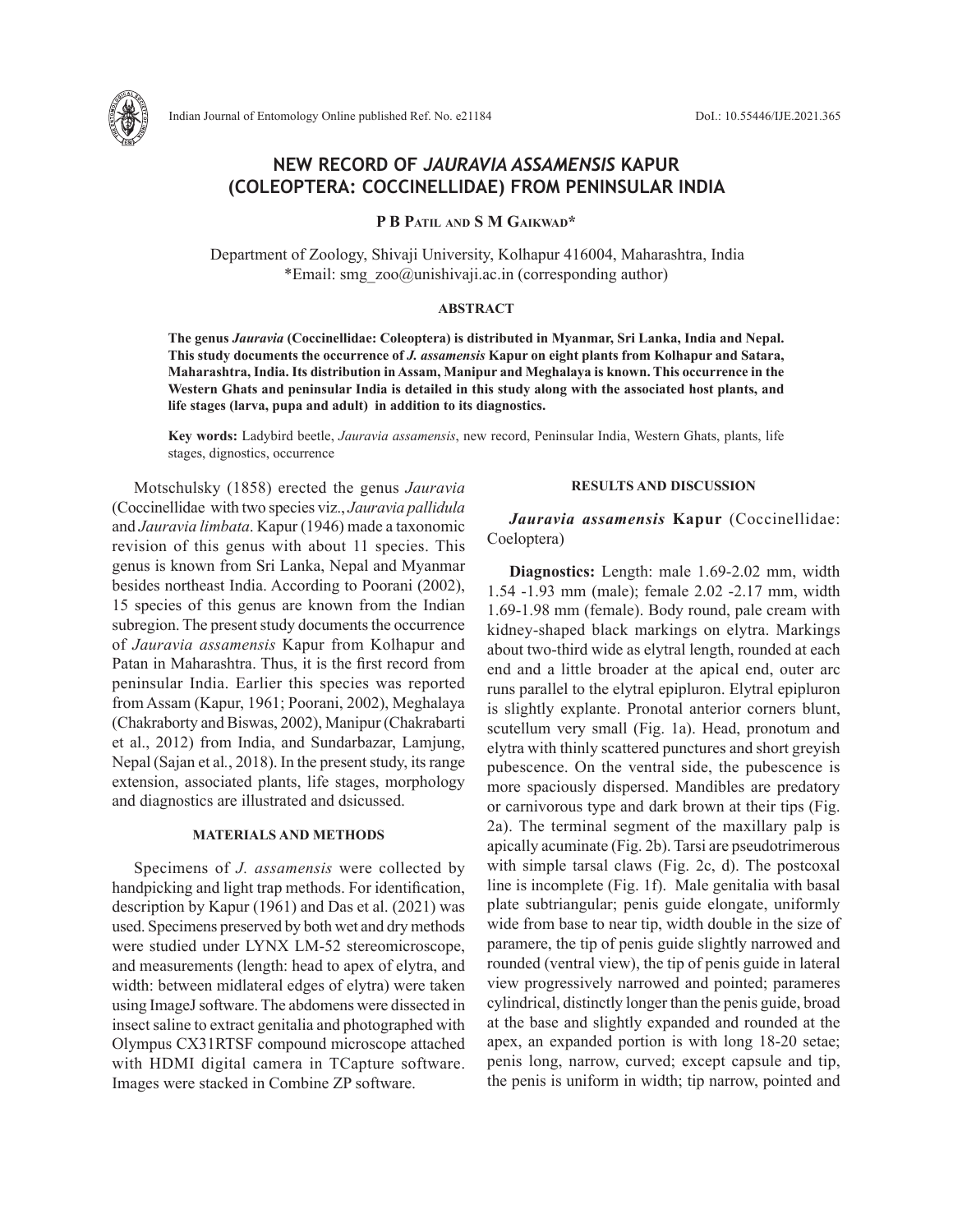slightly curved outwardly; capsule moderately expanded with the longer outer arm than the inner hooked arm (Fig. 1 g-j). Female genitalia with **c**ornu sickle-shaped, gradually broadened apically; coxites triangular, about two-thirds as long as wide, broad basally and narrow apically, apex dark with five long and few short setae;

**Material examined:** Two males (LB324a, LB324b), two females (LB333a, LB333b), 26.x.2018, Shivaji University, Kolhapur, Coll. Priyanka Patil (hand picking); LB 342, one male; LB342, one female,

short styli with two long setae (Fig. k, l)**:**.

31.x.2018, Patan, Satara, Coll. Yogesh Mane (light trap) from forest habitat. Specimens are deposited in the Department of Zoology, Shivaji University, Kolhapur.

**Distribution:** India: Assam, Manipur, Meghalaya, Maharashtra (new record,); Nepal: Sundarbazar, Lamjung.

**Associated plants:** Ashoka *Polyalthia longifolia*, common rattlepod *Crotalaria retusa*, flame of the forest *Butea monosperma*, guava *Psidium guajava,* mulberry (*Morus alba*), copper leaf (*Acalypha wilkesiana),* giant



Fig. 1. *Jauravia assamensis*: a, habitus; b, last instar larva; c, 5 day old pupa; d. newly emerged adult; e. matured adult; f, abdomen ventral- arrow indicates incomplete postcoxal line; g-I, male genitalia- h, penis, i,j- tegmen, lateral and ventral view; k,l-female genitalia, k, cornu, l, coxites